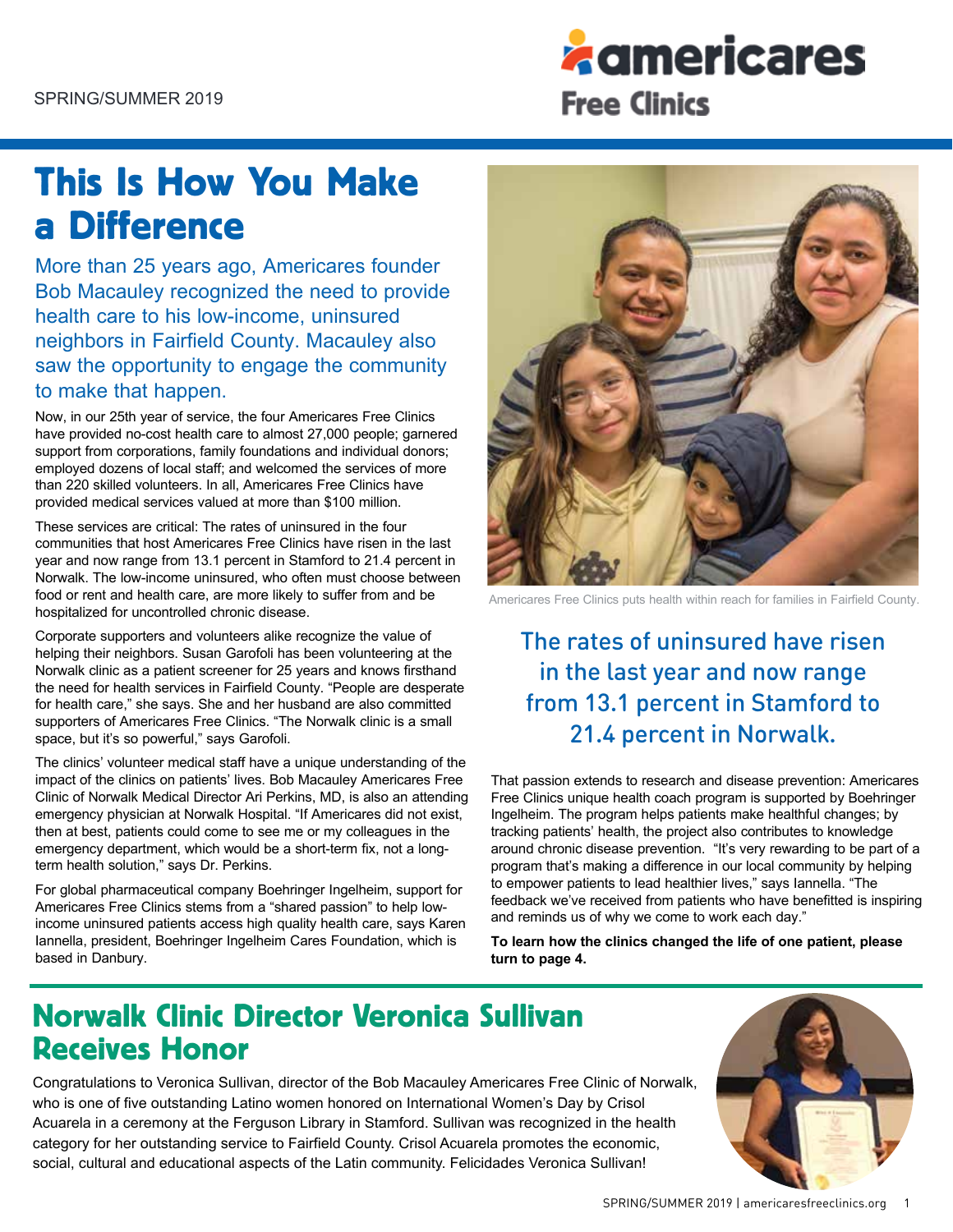### From the Executive Director



#### Dear Friends,

I admit—I have an unusual view of health care in the United States. When I walk through the doors of Americares Free Clinics on any given day, I see my lowincome uninsured neighbors receiving warm, quality health care: Patients are making appointments for check-ups, discussing lab test results with doctors and working with staff to address the lifestyle changes they need to manage chronic disease.

These scenes repeat behind our clinic doors in Bridgeport, Danbury, Norwalk and Stamford more than 12,000 times a year as close to 3,000 patients seek care.

Unfortunately, I know that for all too many in the U.S., health care is not accessible. For the first time since the passage of the Affordable Care Act (ACA), the number of uninsured people increased in 2017. In Connecticut, nearly 194,000 people are uninsured.

Those with low incomes are more likely to be uninsured. Health care costs can challenge even the thrifty and sink people into debt and bankruptcy. Years of life are lost to the ravages of untreated chronic disease—productive years, time that could be spent with family and contributing to strong communities.

I am proud to say that Americares Free Clinics creates exceptions—our patients may not earn enough to pay for insurance or work at jobs where they would qualify for coverage, but that is no reason they should not receive quality health care.

That is where you come in. Your support saves lives and improves health. I see it every day.

Thank you,

Karen Gottlieb, RN, MBA

#### 2 americaresfreeclinics.org | Quality health care for Connecticut's uninsured

### Partnering to Provide Healthful Food

It's easy for a health provider to say, "eat more fruits, vegetables and lean meats," but if patients live far from a quality grocery store or are dealing with poverty, doing so can be a challenge. Americares Free Clinics and the Connecticut Food Bank are closing the gap for Bridgeport residents: A mobile food pantry now distributes fresh produce at no cost at the Fred Weisman Free Clinic of Bridgeport on the second Saturday of each month.

"We emphasize access to nutritious foods as a strategy to manage and improve health outcomes," says Connecticut



The first distribution of healthful food at Americares Free Clinic in Bridgeport was on a very chilly February 9, 2019.

Food Bank CEO Bernie Beaudreau. "By linking our mobile pantry with the clinic, we are linking two services that are vital for people in need."

Bridgeport residents are taking their pick of vegetables and fruits, such as carrots, broccoli, apples and oranges, and protein such as chicken and salmon—about 6,000 pounds a month. The mobile pantry has the look and feel of a farmer's market; customers select the foods they prefer.

Americares Free Clinic staff know that many patients need access to food: One in eight people in Connecticut struggle with hunger and one in six children are food insecure. "This partnership will ensure Bridgeport residents have access to fresh and nutritious food no matter what difficulties they may be facing," says clinic Director Jennifer DaSilva.

### Volunteer News

"When I decided that it was time to pay my 'civic rent,' I found I could have an impact by using my language skills to translate with a caring, compassionate and understanding ear. Many patients arrive at the clinic in an anxious or generally distressed state, which is often rapidly relieved by the appearance of someone who speaks their language. Every time a patient hugs me, I get chills and feel like I really made a difference at perhaps a difficult time in their life."



Ana Lilienfeld, Volunteer Stamford Interpreter

### **Welcome to Our New Volunteers**

#### **BRIDGEPORT**

Alexandra Alvarez Christopher Boreyko MD Devin Criniti David Diosa Ryan Foley RN Carole Fulton Noah Hendler NP Trudy Hilton Carol Kagdis NP Vahide Kamberi Natalie Leslie Allison Miller Hafsa Nawaz MD Haq Nawaz MD Valeria Renderos Ali Saslafsky RN Ian Speers

Monique Wilson Sara Zaytoun

**DANBURY** Geraldine Budd NP Tamara Marques Kimberly Pratt RN

#### **NORWALK**

Carmen Hollenberg Christina Fatse RN Maria Baldi RN Kyle Capone Sally Chao MD Lovely Guillaume Vanessa Hucharo Heidi Laub Daniel Monahan Janet Prior

Katherine Reese MD Wendy Sayles

#### **STAMFORD**

Marjorye Alday RN Stefan Dulak Cassandra Esposito RN Tina Fenaroli RN Peter Gardner MD Pilar Jablonski Megan Johnston Patricia Ramirez Noel Robin MD Denise Shepard Maria Smelser Olivia Stone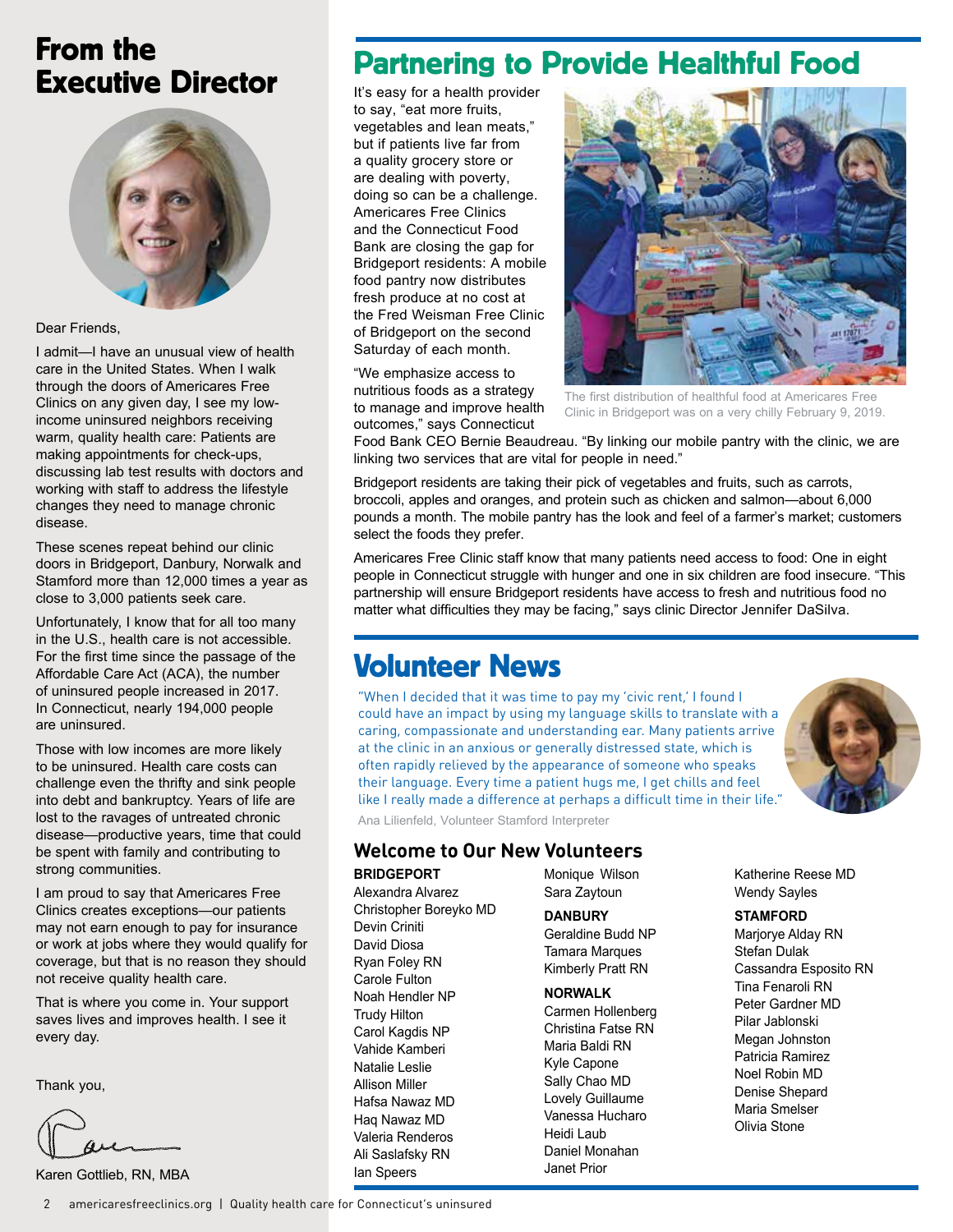### Celebrating Clinic Volunteers

Americares Free Clinics hosted our annual volunteer appreciation celebration on April 25 to recognize the dedicated volunteers who make its work possible.



Americare Free Clinic Executive Director Karen Gottlieb welcomed volunteers and described the value of their contributions.



From left: Karina Thompson, interpreter, Norwalk; Ali Saslafsky, RN, Bridgeport; Hafsa Nawaz, MD, Bridgeport.



Sheila Staub, RN, (center) enjoys a moment with Americares Free Clinic staffer Analisa Martinez (left).



From left: Matthew Bunce, EMT, Stamford; Joan Cohen, interpreter, Stamford; Fran Ginsburg, MD, Stamford; Donna Getreuer, RN, Stamford; Tina Fenaroli, RN, Stamford; Mary Balkun, director.

### **In Honor and Remembrance: Alfred Wolfsohn, MD 1929-2018**



Dr. Alfred Wolfson volunteered at Americares Free Clinics for 19 years, from 1999 to 2018. He gave his time unselfishly and used his exemplary medical skills to care for patients in need. He believed in listening to patients, confident that they would guide him in making an accurate diagnosis. Dr. Wolfson personified all that is best in medicine, acting with enduring integrity, principles and ideas. He will be deeply missed.

### Hometown Hero and Doctor of Distinction



On May 23, Paul Schwartz, MD, received the Team Player award at the Fairfield County Doctors of Distinction Awards and was featured as the News 12 Hometown Hero. Dr. Schwartz received both honors for his volunteer work at the Bob Macauley Americares Free Clinic of Norwalk, where he has contributed 1,700 hours of patient care in just over a decade. "Patients have expressed that before meeting Dr. Schwartz, they had little hope for their health—he has changed that

for them," says Veronica Sullivan, director of the Bob Macauley Americares Free Clinic of Norwalk "He renews hope, offers support and ensures every patient receives the quality care he or she deserves."